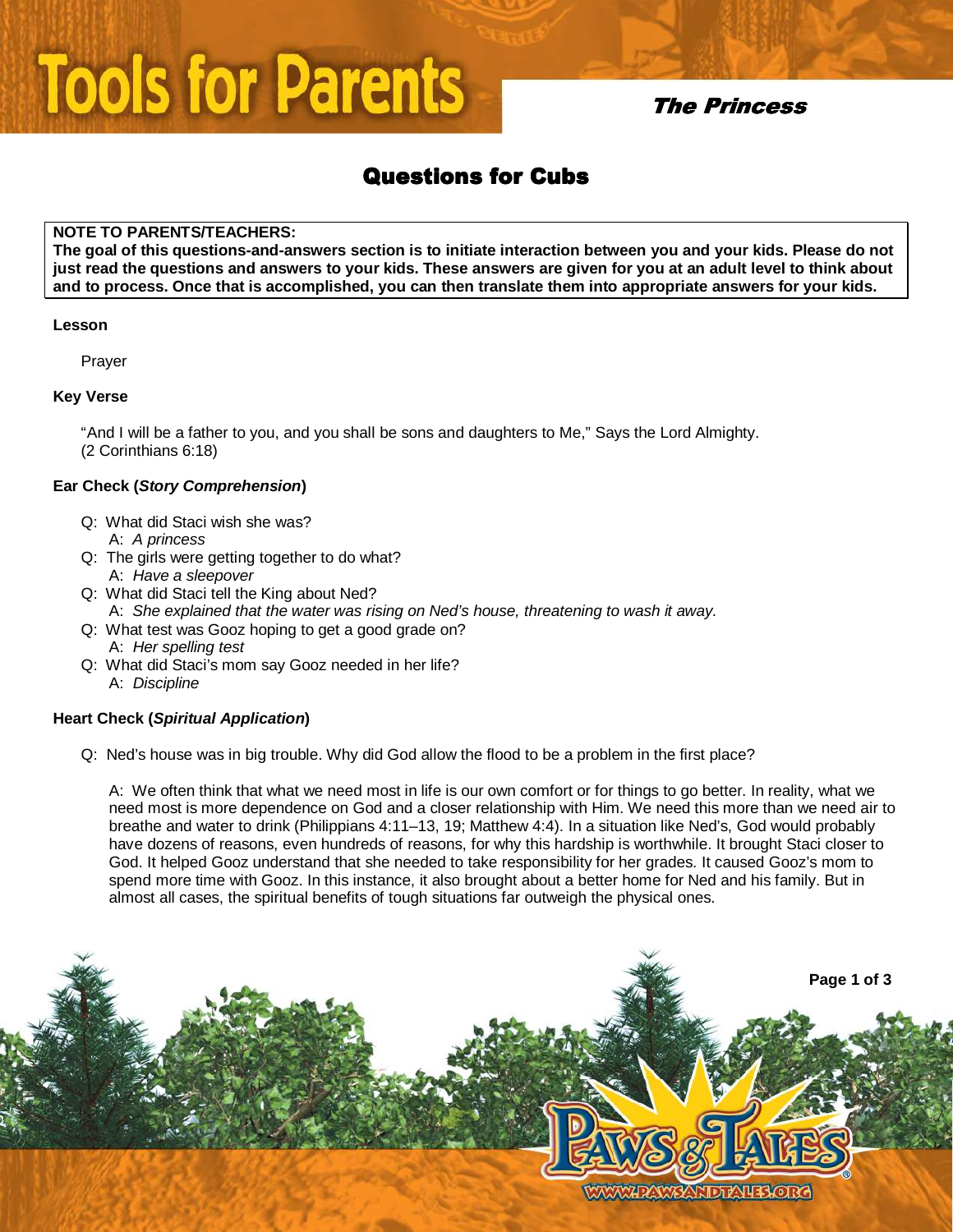# **Tools for Parents**

**The Princess** 

## **Questions for Cubs Page 2**

- Q: What was the nature of the King's attitude toward Staci?
	- A: He was utterly delighted that she came to him. He loved it!
- Q: What is the nature of God's attitude toward you?
	- A: He is eagerly waiting for you to talk with Him (Jeremiah 29:11–14).
- Q: What things should you be afraid of when approaching God in prayer?

A: There is nothing a humble child of God can accidentally say in prayer that will send God into a rage. Think of a toddler spilling his juice on the tile just as he is running into the arms of his father. The father thinks nothing of the spill! Just run into the arms of God. As you grow, you will learn to pray and read the Bible better, but that will never make God love you more than He does right now (Zephaniah 3:17; Psalm 118:1–4).

Q: I have prayed for important things, and God did not answer me. Why?

A: Some things are a mystery to us. But remember that God is not angry with you, nor is He waiting for you to use the right words, like magic, before He will respond. God sometimes says yes. He sometimes says no. He sometimes says wait. And there are times when nothing seems to happen at all. At times like that we must resist the temptation to think things that we know are untrue about God, such as, He doesn't care, He must not love me, or He doesn't really want what is best for me. God will even allow us to cry to Him about our disappointments. When you go through times of uncertainty (and they will come to everyone) rely on what you know to be true—that God is our Good Shepherd who deeply loves us (Psalm 23). Trust that He knows what He is doing.

#### **"I" Check (Personal Application)**

- 1. What would you do if you were a prince or princess?
- 2. The King told Staci that he was always there for her. In what ways do we know God is always with us?
- 3. The King did not want to give Gooz an A on her test. Can you think of one reason why it might be bad if you got everything you wanted?
- 4. Staci prayed about Ned's house and for Gooz to do well on her spelling test. What things have you prayed about?
- 5. Has God ever answered one of your prayers in a way you didn't expect?